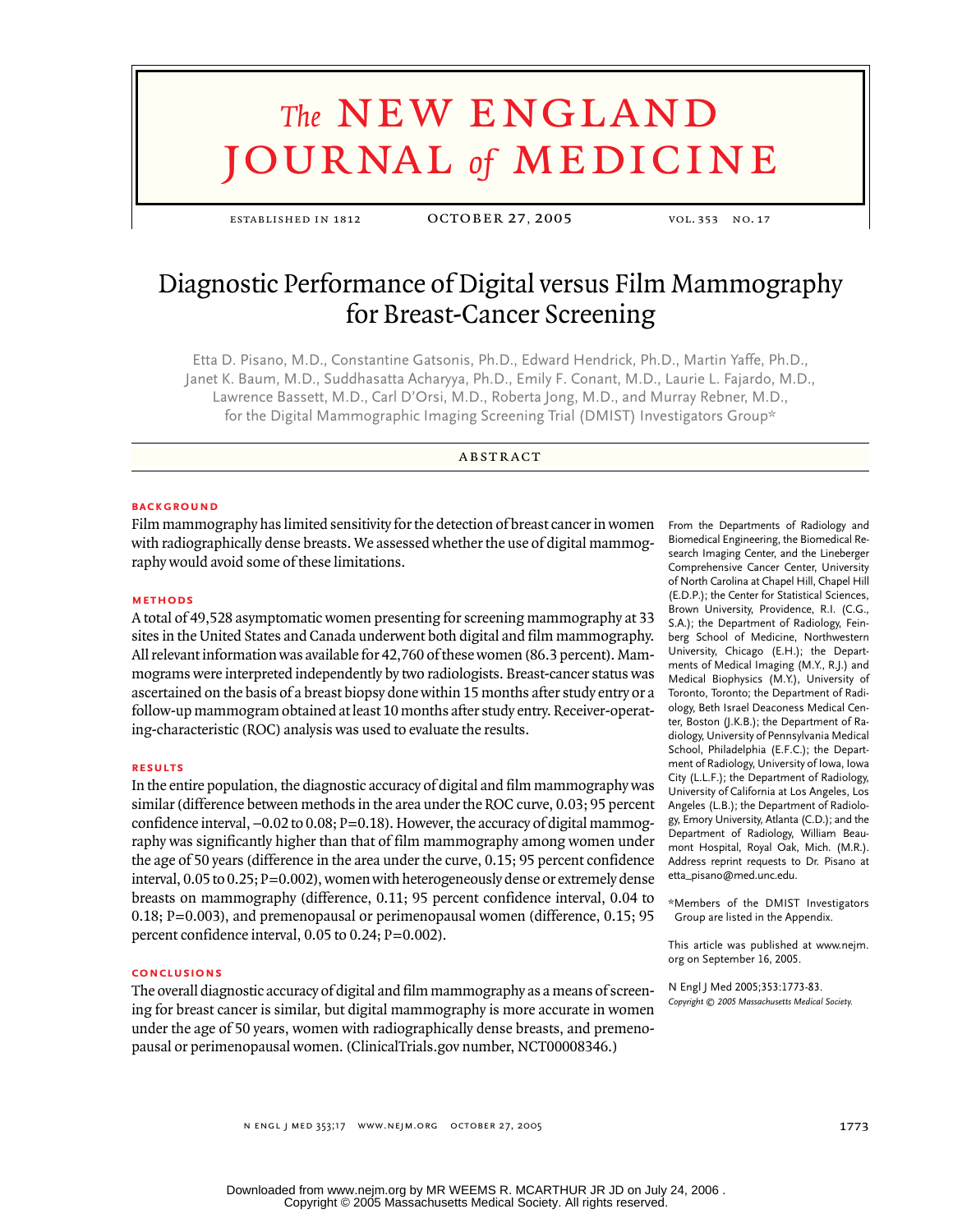here is now general agreement that screening mammography reduces the rate of death from breast cancer among women who are 40 years of age or older.1,2 Metaanalyses of eight large, randomized trials found a reduction in the mortality rate of 16 to 35 percent among women 50 to 69 years of age who were assigned to screening mammography,<sup>1</sup> whereas women who were 40 to 49 years of age at entry had a smaller but significant reduction of 15 to 20 percent.1-3  $\overline{T}$ 

The smaller benefit of screening in younger women is probably due to a lower incidence of breast cancer, more rapidly growing tumors, and greater radiographic density of breast tissue in women less than 50 years of age.4 Greater density reduces the sensitivity of mammography5,6 and increases the risk of breast cancer.7-9 Digital mammography, which was developed in part to address some of the limitations of film mammography,<sup>10</sup> separates image acquisition and display, allowing the optimization of both. Image processing of digital data allows the degree of contrast in the image to be manipulated, so that contrast can be increased in the dense areas of the breast with the lowest contrast.11,12

Despite these apparent differences between the two approaches, previous trials have not found digital mammography to be significantly more accurate than film mammography in the diagnosis of breast cancer.13-17 These studies were limited, however, in that they included only one type of digital detector and had insufficient statistical power to identify relatively small differences in diagnostic accuracy. The Digital Mammographic Imaging Screening Trial (DMIST) was designed to measure relatively small but potentially clinically important differences in diagnostic accuracy between digital and film mammography.

#### METHODS

A detailed account of the design of DMIST has been published previously.18 This trial was conducted by the American College of Radiology Imaging Network. During a two-year period, 49,528 women were recruited to the study at 33 sites. The protocol was approved by the institutional review boards at all sites. All women gave written informed consent. The study was monitored by a data and safety monitoring board. Women who presented for screening mammography at the study sites were eligible to participate unless they reported symptoms, had breast implants, believed they might be pregnant, had undergone mammography for any purpose within the preceding 11 months, or had a history of breast cancer treated with both lumpectomy and radiation.

All participants underwent both digital and film mammography in random order. Five digital-mammography systems were used: the SenoScan (Fischer Medical), the Computed Radiography System for Mammography (Fuji Medical), the Senographe 2000D (General Electric Medical Systems), the Digital Mammography System (Hologic), and the Selenia Full Field Digital Mammography System (Hologic).<sup>18</sup>

The digital and film examinations for each woman were independently interpreted by two radiologists, one reader for each examination. Readers rated the mammograms using a seven-point malignancy scale suitable for receiver-operatingcharacteristic (ROC) analysis and the classification of the Breast Imaging Reporting and Data System (BIRADS)19 and recorded whether they recommended that additional tests be performed. A score of 1 on the seven-point malignancy scale indicates a result that is definitely not malignant, a score of 2 findings that are almost definitely not malignant, a score of 3 findings that are probably not malignant, a score of 4 findings that may be malignant, a score of 5 findings that are probably malignant, a score of 6 findings that are almost definitely malignant, and a score of 7 findings that are definitely malignant. A BIRADS score of 0 indicates incomplete data, a score of 1 negative results, a score of 2 benign findings, a score of 3 findings that are probably benign, a score of 4 the presence of a suspicious-appearing abnormality, and a score of 5 findings highly suggestive of cancer.

Readers also rated breast density according to the standard BIRADS scale (extremely dense, heterogeneously dense, scattered fibroglandular densities, and almost completely fat). Radiologists in the United States were all qualified interpreters of mammograms under federal law. Canadian readers met equivalent standards. Each site's lead radiologist was trained in the use of the malignancy scale and trained the site's other readers.

A workup, including a biopsy or aspiration of the suspicious-appearing lesion, was performed if either reader recommended it. A single pathologist or the principal investigator of the study coded all pathological diagnoses on the basis of a review of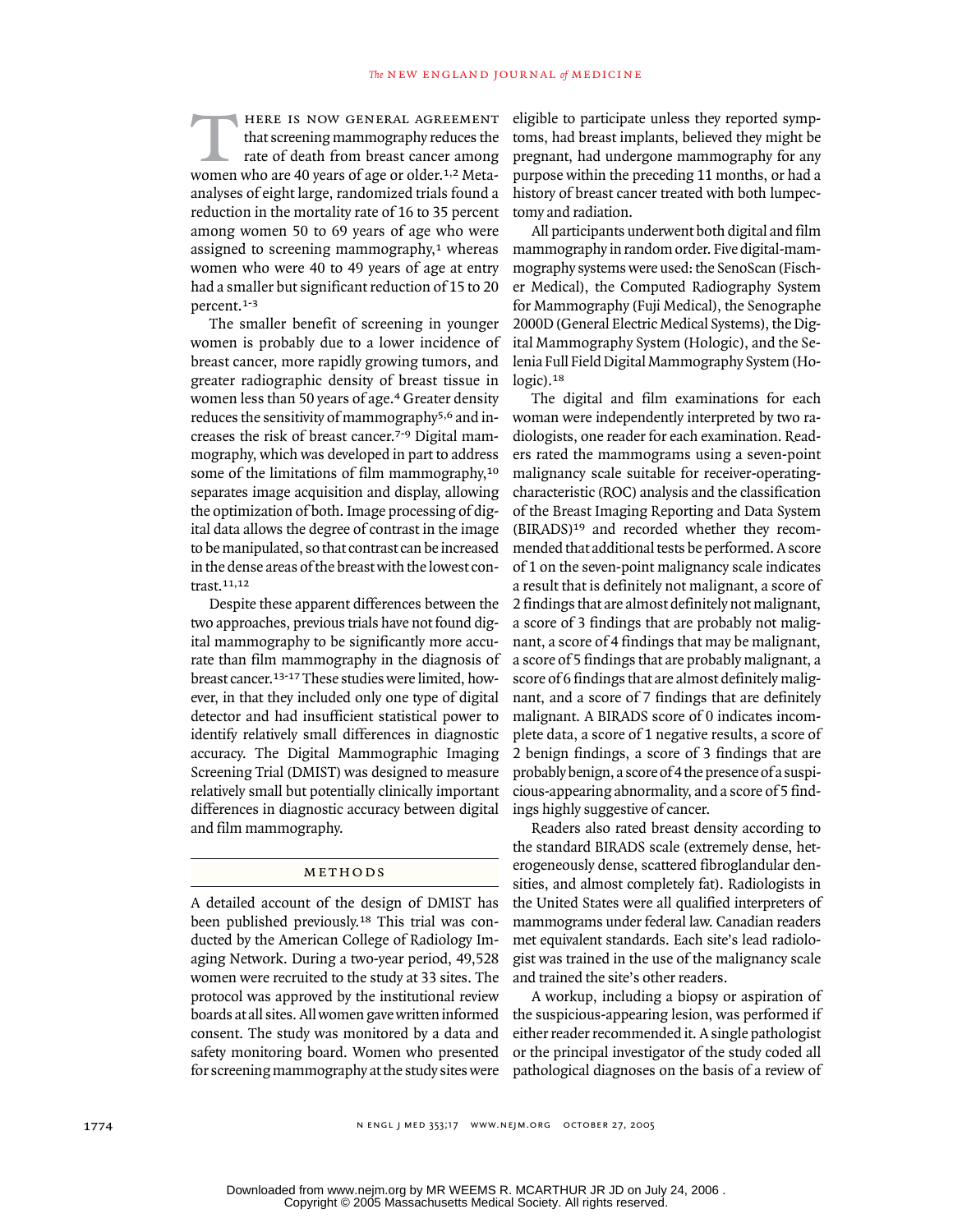the cytologic or histologic material or of the local pathology report. All participants were asked to return for a follow-up mammogram at one year.

To establish a reference standard, participants were classified as positive for cancer if breast cancer was pathologically verified within 455 days after the initial study mammogram and negative for cancer if their study records showed negative findings on a pathology report of a biopsy specimen, if the follow-up mammogram at 1 year was normal, or if both criteria were met. The 455-day period gave women more than a year after study entry to undergo follow-up mammography. Some analyses were repeated with the use of an additional reference standard based on information from the first 365 days after initial mammography, an interval used in other publications on screening mammography.5,6,20-26 The status of participants who were classified as neither positive nor negative for cancer was considered indeterminate if they had a breast biopsy with indeterminate results (owing to insufficient material or an inability to interpret the results); had a follow-up mammogram with a BIRADS score<sup>19</sup> of 3, 4, or 5; or died during the follow-up period without receiving a diagnosis of breast cancer. All women whose cancer status was indeterminate had no additional pathological or imaging information available. The reference standard for all other participants who did not fall into these three categories was classified as unknown. Participants with either positive or negative reference-standard status made up the fully verified group.

ROC curves for digital and film mammography were estimated from the pooled data across the study with the use of the malignancy score assigned to each woman at the time of screening mammography and before further workup was conducted. The full areas under the curve (AUCs) were compared with the use of the bivariate, binormal model, which accounts for the paired test design.27,28 A corroborating, nonparametric AUC analysis was also performed.29,30 The AUCs were compared in the entire study cohort (primary study aim) as well as in prespecified subgroups of participants (secondary aims). The latter included subgroups defined according to age (younger than 50 years vs. 50 years or older), breast density (heterogeneously dense or extremely dense vs. less dense), menopausal status (premenopausal or perimenopausal vs. postmenopausal), race (white vs. black vs. other), risk of breast cancer (a lifetime risk of ≥25 percent vs. <25 percent, as determined by the Gail model<sup>31</sup>), and the four digital-machine manufacturers. The Bonferroni procedure was used to account for the 15 multiple comparisons in the subgroup analysis, with a P value of 0.003 or less considered to indicate statistical significance.

For descriptive purposes, estimates of the sensitivity, specificity, and positive and negative predictive values of the two methods of mammography were computed on the basis of the seven-point malignancy scale, the BIRADS scale, and the presence or absence of a workup recommendation by the radiologist. For this purpose, the scores for the seven-point malignancy scale were dichotomized as negative (score of 1, 2, or 3) and positive (score of 4, 5, 6, or 7), and the BIRADS ratings were dichotomized as negative (score of 1, 2, or 3) and positive (score of 0, 4, or 5). Results were evaluated for 365 and 455 days of follow-up. McNemar's test was used to compare estimates.

The analysis was confined to the fully verified group. We assessed the effect of missing information on disease status by deriving and comparing estimates of AUCs and sensitivity and specificity using methods for correcting for verification bias in the ROC analysis30 and in the comparisons of sensitivity and specificity.<sup>28</sup> Both methods incorporate available information on covariates and assume that the verification status depends only on test outcomes and observed covariates.

#### results

#### **study population**

A total of 49,528 women were enrolled in the trial. Of these, 195 (0.4 percent) were subsequently determined to be ineligible and 194 (0.4 percent) withdrew from the study. In addition, 1489 women (3.0 percent) were excluded from the analysis because the study protocol had not been followed at one participating institution, as determined by onsite audits. Thirty-nine additional women were excluded because the same radiologist interpreted both examinations or the radiologist knew the results of the other examination at the time of interpretation, and 12 were excluded because the examinations were technically inadequate (9 with inadequate film examinations and 3 with inadequate digital examinations). Of the 47,599 remaining women, follow-up information was lacking for 4339 (9.1 percent), and 500 (1.1 percent) had an indeterminate cancer status (474 with follow-up mammograms interpreted as having a BIRADS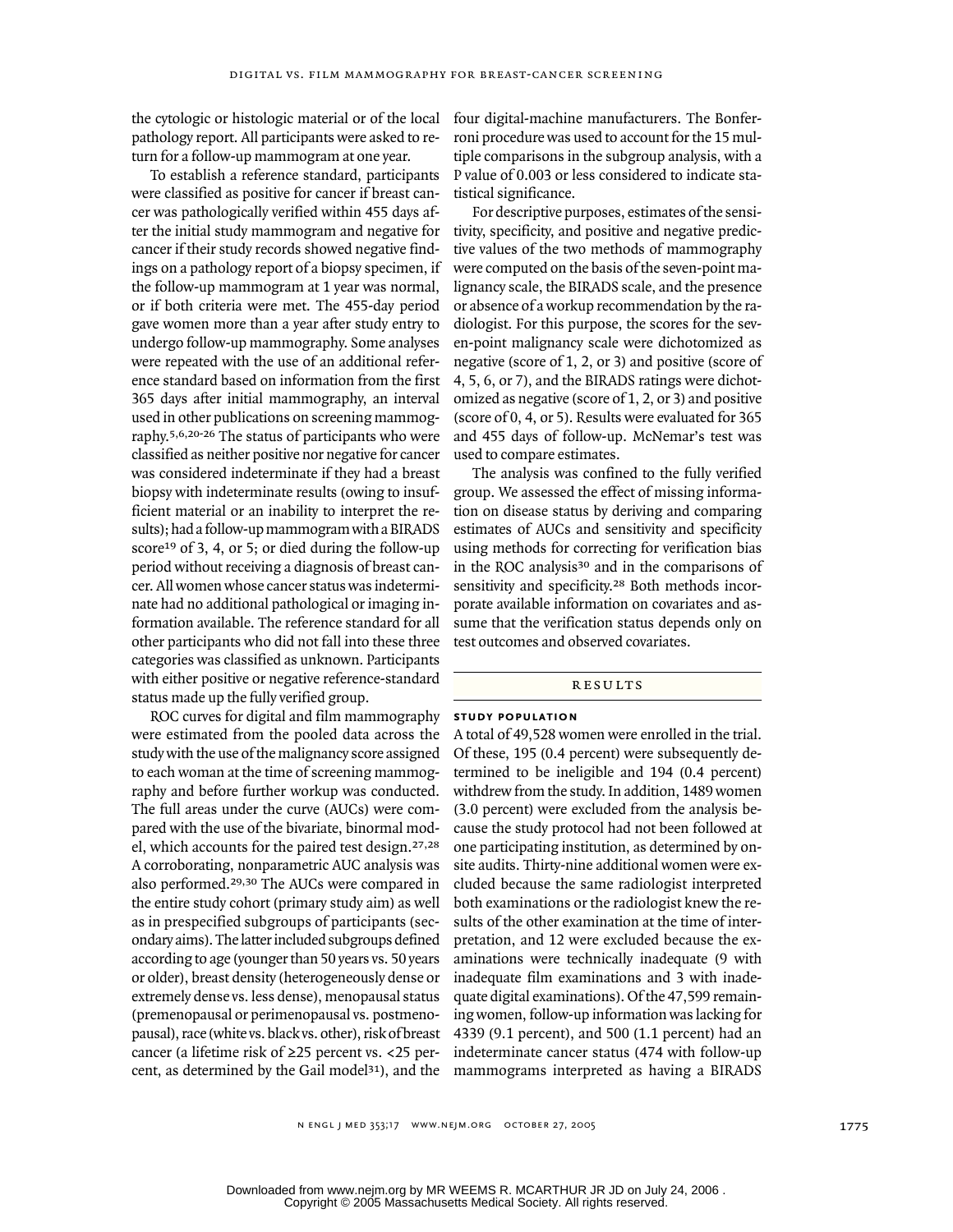score of 3, 4, or 5; 20 who had insufficient biopsy specimens or nondiagnostic biopsy findings; 6 who died without receiving a diagnosis of breast cancer; and none of whom had definitive information concerning pathological or imaging results). Thus, we were left with data on 42,760 women (86.7 percent of those eligible) for the primary analysis. All interpreted mammograms other than the listed exclusions were included in the analysis, including those obtained from 203 women who underwent only one type of mammography (188 [0.4 percent] underwent film mammography alone, and 15 [0.04 percent] digital mammography alone, primarily owing to equipment malfunctions). Table 1 lists the char-

**Table 1. Characteristics of Eligible Women and Women Whose Cancer Status Was Verified.\***

| Characteristic                               | Eligible<br>Women<br>$(N=49,333)$ | <b>Women with Verified</b><br><b>Cancer Status</b><br>$(N=42,760)$ |
|----------------------------------------------|-----------------------------------|--------------------------------------------------------------------|
| Age at enrollment - yr                       |                                   |                                                                    |
| Mean                                         | 54.6                              | 54.9                                                               |
| Interquartile range                          | $47 - 61$                         | $47 - 62$                                                          |
| Race or ethnic group - no. (%) +             |                                   |                                                                    |
| White                                        | 40,409 (81.9)                     | 36,079 (84.4)                                                      |
| Hispanic or Latina                           | 2,012(4.1)                        | 1,266(3.0)                                                         |
| Black or African American                    | 5,439 (11.0)                      | 4,243 (9.9)                                                        |
| Native Hawaiian or other Pacific<br>Islander | 64(0.1)                           | 61(0.1)                                                            |
| Asian                                        | 923 (1.9)                         | 793 (1.9)                                                          |
| American Indian or Alaskan Native            | 46(0.1)                           | 37(0.1)                                                            |
| Other race specified                         | 396 (0.8)                         | 244(0.6)                                                           |
| Unknown or data missing                      | 44 $(0.1)$                        | 37(0.1)                                                            |
| Menopausal status - no. (%) :                |                                   |                                                                    |
| Premenopausal                                | 14,349 (29.1)                     | 12,024 (28.1)                                                      |
| Perimenopausal                               | 4,294 (8.7)                       | 3,779 (8.8)                                                        |
| Postmenopausal                               | 29,569 (59.9)                     | 26,087 (61.0)                                                      |
| Unknown or data missing                      | 1,121(2.3)                        | 870 (2.0)                                                          |
| Breast density - no. (%)                     |                                   |                                                                    |
| Almost entirely fat                          | 5,184 (10.5)                      | 4,364 (10.2)                                                       |
| Scattered fibroglandular densities           | 21,171 (42.9)                     | 18,480 (43.2)                                                      |
| Heterogeneously dense                        | 19,089 (38.7)                     | 16,793 (39.3)                                                      |
| <b>Extremely dense</b>                       | 3,690(7.5)                        | 3,104(7.3)                                                         |
| Data missing                                 | 199 (0.4)                         | $19$ (<0.1)                                                        |

\* Because of rounding, percentages may not total 100.

† Race or ethnic group was self-assigned.

‡ Premenopausal women had had their last menstrual period less than one month before mammography. Perimenopausal women had had their last menstrual period at least 1 month but less than 12 months before mammography.

acteristics of the eligible women and the women who were included in the analysis.

#### **interpretation of the images**

Using the dichotomized seven-point malignancy scale, we found that 223 women (0.5 percent) had both positive digital and positive film mammograms, 947 women (2.2 percent) had only positive digital mammograms, 832 women (1.9 percent) had only positive film mammograms, and 40,553 women (94.8 percent) had neither positive film nor positive digital examinations. For the remaining 205 women (0.5 percent), interpretations for either digital or film mammograms were missing (187 negative and 3 positive film examinations and 15 negative digital mammograms).

Using the dichotomized BIRADS scale, we found that 1249 women (2.9 percent) had both positive digital and positive film mammograms, 2399 women (5.6 percent) had only positive digital mammograms, 2416 women (5.7 percent) had only positive film mammograms, and 36,696 (85.8 percent) had neither positive film nor positive digital examinations.

#### **breast cancers**

A total of 335 breast cancers were diagnosed in the DMIST cohort on the basis of reference-standard information during the 455 days after study entry (Table 2). Of these 335 cancers, 254 (75.8 percent) were diagnosed within 365 days after study mammography and 81 (24.2 percent) were diagnosed between 366 and 455 days after study mammography. The histologic findings and the stage of the breast cancers detected by the two methods were similar.

#### **diagnostic performance of digital and film mammography**

The diagnostic accuracy of digital and film mammography was similar in the fully verified group, as reflected by a mean (±SE) AUC of 0.78±0.02 for digital mammography and of 0.74±0.02 for film mammography (difference in AUC, 0.03; 95 percent confidence interval,  $-0.02$  to 0.08; P=0.18) (Fig. 1A). The AUC for digital mammography also did not vary significantly from that for film mammography according to race, the risk of breast cancer, or the type of digital machine used.

The performance of digital mammography was, however, significantly better than that of film mammography among women under the age of 50 years,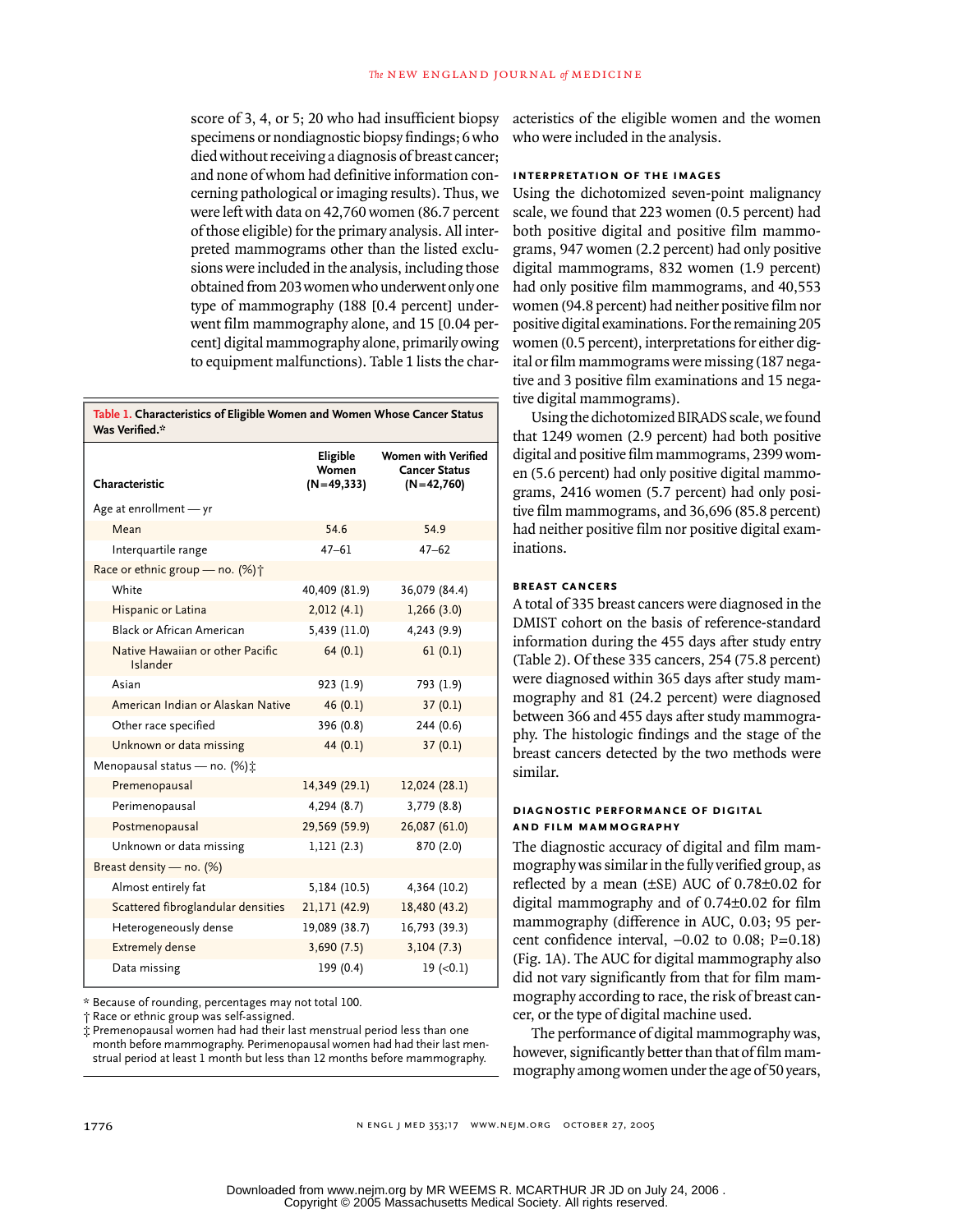| Table 2. Pathological Diagnosis and Stage of 335 Cancers a                                                                                                                        |                                                  |                           |                                                                  |                                                                                        | mong Women Referred for a Workup after Initial Imaging.*                                                                                                                                                                                                                                                                                                                 |                                                                 |                                                                                        |                                          |                                |                                                                 |                                                                                       |                    |                                |                                                                 |                                                                                       |             |
|-----------------------------------------------------------------------------------------------------------------------------------------------------------------------------------|--------------------------------------------------|---------------------------|------------------------------------------------------------------|----------------------------------------------------------------------------------------|--------------------------------------------------------------------------------------------------------------------------------------------------------------------------------------------------------------------------------------------------------------------------------------------------------------------------------------------------------------------------|-----------------------------------------------------------------|----------------------------------------------------------------------------------------|------------------------------------------|--------------------------------|-----------------------------------------------------------------|---------------------------------------------------------------------------------------|--------------------|--------------------------------|-----------------------------------------------------------------|---------------------------------------------------------------------------------------|-------------|
| <b>Diagnosis</b>                                                                                                                                                                  |                                                  |                           | Both Film and Digital Mammography                                |                                                                                        |                                                                                                                                                                                                                                                                                                                                                                          | Film Mammography Alone                                          |                                                                                        |                                          |                                | Digital Mammography Alone                                       |                                                                                       |                    |                                | Neither Type of Mammography                                     |                                                                                       | Total       |
|                                                                                                                                                                                   | ₹                                                | Women<br>50 <sub>yd</sub> | and Peri-<br>pausal<br>Women<br>meno-<br>pausal<br>meno-<br>Pre- | Women with<br>geneously<br>Dense or<br>Extremely<br>Hetero-<br><b>Breasts</b><br>Dense | Women<br>50 <sub>yr</sub><br>공<br>₹                                                                                                                                                                                                                                                                                                                                      | and Peri-<br>Women<br>meno-<br>pausal<br>pausa<br>meno-<br>Pre- | Women with<br>geneously<br>Extremely<br>Dense or<br><b>Breasts</b><br>Hetero-<br>Dense | ₹                                        | Women<br>50 <sub>yr</sub><br>공 | and Peri-<br>Women<br>pausal<br>meno-<br>meno-<br>pausa<br>Pre- | Women with<br>geneously<br>Extremely<br>Dense o<br>Hetero-<br><b>Breasts</b><br>Dense | ₹                  | Women<br>50 <sub>yr</sub><br>공 | and Peri-<br>Women<br>meno-<br>pausal<br>pausal<br>meno<br>Pre- | Women with<br>geneously<br>Extremely<br>Dense o<br><b>Breasts</b><br>Hetero-<br>Dense |             |
| Invasive carcinoma j                                                                                                                                                              | 85 (25.4)                                        | 12(3.6)                   | 16(4.8)                                                          | (10.7)<br>36 (I                                                                        | 3(0.9)<br>35 (10.4)                                                                                                                                                                                                                                                                                                                                                      | 7(2.1)                                                          | number<br>12 (3.6)                                                                     | 38 (11.3) 14 (4.2)<br>of women (percent) |                                | 19(5.7)                                                         | 26 (7.8)                                                                              | 73 (21.8) 14 (4.2) |                                | 18(5.4)                                                         | 41 (12.2)                                                                             | 231 (69.0)  |
| Invasive ductal carci-<br>noma +/- DCIS                                                                                                                                           | 73 (21.8)                                        | 9(2.7)                    | 13 (3.9)                                                         | 9.9)<br>33 <sup>°</sup>                                                                | 2(0.6)<br>26 (7.8)                                                                                                                                                                                                                                                                                                                                                       | 6(1.8)                                                          | 8(2.4)                                                                                 | $30(9.0)$ 11 $(3.3)$                     |                                | 14(4.2)                                                         | 19 (5.7)                                                                              | 60 (17.9) 10 (3.0) |                                | 13(3.9)                                                         | 32 (9.6)                                                                              | 189 (56.4)  |
| Invasive lobular carci-<br>$noma + / - DCIS$                                                                                                                                      | 5(1.5)                                           | 2(0.6)                    | 3(0.9)                                                           | 1(0.3)                                                                                 | 1(0.3)<br>5(1.5)                                                                                                                                                                                                                                                                                                                                                         | 1(0.3)                                                          | (0.9)<br>3                                                                             | 6(1.8)                                   | 3(0.9)                         | 4 (1.2)                                                         | 5(1.5)                                                                                | 5(1.5)             | 2(0.6)                         | 3(0.9)                                                          | 3(0.9)                                                                                | 21(6.3)     |
| Mixed invasive ductal<br>and lobular carci<br>noma $+/-$ DCIS                                                                                                                     | 7(2.1)                                           | 1(0.3)                    | $\circ$                                                          | ତି<br>2 (0.                                                                            | 0<br>(1.2)<br>4                                                                                                                                                                                                                                                                                                                                                          | $\circ$                                                         | (0.3)<br>$\overline{\phantom{0}}$                                                      | (0.6)<br>2                               | 0                              | 1(0.3)                                                          | 2(0.6)                                                                                | 8(2.4)             | 2(0.6)                         | 2(0.6)                                                          | (1.8)<br>9                                                                            | 21 (6.3)    |
| <b>DCIS</b>                                                                                                                                                                       | 36 (10.7)                                        | 14(4.2)                   | 16(4.8)                                                          | (5.4)<br>$\overline{18}$                                                               | 3(0.9)<br>17(5.1)                                                                                                                                                                                                                                                                                                                                                        | 4(1.2)                                                          | 7(2.1)                                                                                 | 25(7.5)                                  | 8(2.4)                         | 14(4.2)                                                         | 14 (4.2)                                                                              | 25 (7.5)           | 4(1.2)                         | 6(1.8)                                                          | 11 (3.3)                                                                              | 103 (30.7)  |
| High grade                                                                                                                                                                        | 15(4.5)                                          | 6(1.8)                    | 8(2.4)                                                           | 9(2.7)                                                                                 | (0.6)<br>6(1.8)                                                                                                                                                                                                                                                                                                                                                          | 1(0.3)                                                          | 3(0.9)                                                                                 | 7(2.1)                                   | 3(0.9)                         | 6(1.8)                                                          | 4(1.2)                                                                                | 12(3.6)            | 1(0.3)                         | 3(0.9)                                                          | 4(1.2)                                                                                | 40 (11.9)   |
| Medium grade                                                                                                                                                                      | 14(4.2)                                          | 5(1.5)                    | 4(1.2)                                                           | 1.8)<br>$\frac{1}{6}$                                                                  | 0<br>4 (1.2)                                                                                                                                                                                                                                                                                                                                                             | 1(0.3)                                                          | 1(0.3)                                                                                 | 12 (3.6)                                 | 4 (1.2)                        | 6(1.8)                                                          | 5(1.5)                                                                                | 7(2.1)             | 1(0.3)                         | 1(0.3)                                                          | 3(0.9)                                                                                | 37(11.0)    |
| Low grade                                                                                                                                                                         | 6(1.8)                                           | 3(0.9)                    | 4 (1.2)                                                          | <u>କ୍</u><br>3(0.                                                                      | (0.3)<br>(1.8)<br>9                                                                                                                                                                                                                                                                                                                                                      | 2(0.6)                                                          | 3(0.9)                                                                                 | 6(1.8)                                   | (0.3)                          | 2(0.6)                                                          | 5(1.5)                                                                                | 6(1.8)             | 2(0.6)                         | 2(0.6)                                                          | 4(1.2)                                                                                | 24 (7.2)    |
| Unknown grade                                                                                                                                                                     | $\frac{1(0.3)}{1(0.3)}$                          | $\circ$                   | $\circ$                                                          | $\circ$                                                                                | 0<br>1(0.3)                                                                                                                                                                                                                                                                                                                                                              | $\circ$                                                         | $\circ$                                                                                | $\circ$                                  | $\circ$                        | $\circ$                                                         | $\circ$                                                                               | $\circ$            | $\circ$                        | $\circ$                                                         | $\circ$                                                                               | 2(0.6)      |
| Other malignant<br>cancer <sup>-</sup>                                                                                                                                            |                                                  | $\circ$                   | $\circ$                                                          | $\circ$                                                                                | $\circ$                                                                                                                                                                                                                                                                                                                                                                  | $\circ$                                                         | $\circ$                                                                                | $\circ$                                  | $\circ$                        | $\circ$                                                         | $\circ$                                                                               | $\circ$            | $\circ$                        | $\circ$                                                         | $\circ$                                                                               | 1(0.3)      |
| Tstage <sup>1</sup>                                                                                                                                                               | 122 (36.4)                                       | 26 (7.8)                  | 32 (9.6)                                                         | 6.1)<br>54 <sub>1</sub>                                                                | 52 (15.5) 6 (1.8)                                                                                                                                                                                                                                                                                                                                                        | 11(3.3)                                                         | 19(5.7)                                                                                | 63 (18.8) 22 (6.6)                       |                                | 33 (9.9)                                                        | 40 (11.9)                                                                             | 98 (29.3) 18 (5.4) |                                | 24 (7.2)                                                        | 52 (15.5)                                                                             | 335 (100.0) |
| No stage                                                                                                                                                                          | 1(0.8)                                           | $\circ$                   | $\circ$                                                          | $\circ$                                                                                | $\circ$                                                                                                                                                                                                                                                                                                                                                                  | $\circ$                                                         | $\circ$                                                                                | 0                                        |                                | $\circ$                                                         | $\circ$                                                                               | $\circ$            |                                | $\circ$                                                         | 0                                                                                     | 1(0.3)      |
| $\breve{\mathbf{r}}$                                                                                                                                                              | 12(9.8)                                          |                           | $4(15.4)$ 3 (9.4)                                                | 13.0)<br>$\overline{z}$                                                                | 2(33.3)<br>4(7.7)                                                                                                                                                                                                                                                                                                                                                        | $\circ$                                                         | $\circ$                                                                                | 9(14.3)                                  | 4(18.2)                        | 5 (15.2)                                                        | 6(15.0)                                                                               | 13 (13.3)          | $\circ$                        | $\circ$                                                         | 4(7.7)                                                                                | 38 (11.3)   |
| Τís                                                                                                                                                                               | 36 (29.5)                                        |                           | 14 (53.8) 16 (50.0)                                              | 33.3)<br>18(                                                                           | 17(32.7)3(50.0)                                                                                                                                                                                                                                                                                                                                                          | 4(36.4)                                                         | 7 (36.8)                                                                               | 25 (39.7)                                | 8 (36.4) 14 (42.4)             |                                                                 | 14 (35.0)                                                                             | 25 (25.5)          | 4(22.2)                        | 6(25.0)                                                         | 11 (21.2)                                                                             | 103 (30.7)  |
| Tlmic                                                                                                                                                                             | $\begin{array}{c} 2(1.6) \\ 11(9.0) \end{array}$ | 1(3.8)                    | 1(3.1)                                                           | $\circ$                                                                                | (6.1)1                                                                                                                                                                                                                                                                                                                                                                   | $\circ$                                                         | $\circ$                                                                                | 1(1.6)                                   | $\circ$                        | $\circ$                                                         | 1(2.5)                                                                                | 1(1.0)             | 1(5.6)                         | 1(4.2)                                                          | (6.1)1                                                                                | 5(1.5)      |
| Пa                                                                                                                                                                                |                                                  | 3(11.5)                   | 2(6.3)                                                           | $\Box$<br>$\widetilde{\circ}$                                                          | $\circ$<br>3(5.8)                                                                                                                                                                                                                                                                                                                                                        | 1(9.1)                                                          | 1(5.3)                                                                                 | 4(6.3)                                   | 2(9.1)                         | 1(3.0)                                                          | 1(2.5)                                                                                | 5(5.1)             | $\circ$                        | $\circ$                                                         | (6.1)1                                                                                | 23 (6.9)    |
| Tlb                                                                                                                                                                               | 20 (16.4)                                        | $\circ$                   | 2(6.3)                                                           | 11.1<br>ہ                                                                              | (5.7)<br>8(15.4)                                                                                                                                                                                                                                                                                                                                                         | 3(27.3)                                                         | 2(10.5)                                                                                | 8(12.7)                                  | 1(4.5)                         | 1(3.0)                                                          | 6(15.0)                                                                               | 18 (18.4)          | 1(5.6)                         | 2(8.3)                                                          | 7(13.5)                                                                               | 54 (16.1)   |
| $\overline{\Gamma}$                                                                                                                                                               | 29 (23.8)                                        | 1(3.8)                    | 3(9.4)                                                           | 24.1)<br>$\frac{13}{ }$                                                                | 15 (28.8) 0                                                                                                                                                                                                                                                                                                                                                              | 1(9.1)                                                          | 6(31.6)                                                                                | 11 (17.5)                                | 4(18.2)                        | 8(24.2)                                                         | 7(17.5)                                                                               | 18 (18.4)          | 5(27.8)                        | 6(25.0)                                                         | 13 (25.0)                                                                             | 73 (21.8)   |
| <b>Z</b>                                                                                                                                                                          | 10(8.2)                                          | 3(11.5)                   | 5 (15.6)                                                         | 5.6)<br>$\frac{1}{2}$                                                                  | $\circ$<br>4(7.7)                                                                                                                                                                                                                                                                                                                                                        | 2(18.2)                                                         | 3(15.8)                                                                                | 2(3.2)                                   | 1(4.5)                         | 1(3.0)                                                          | 2(5.0)                                                                                | 17 (17.3)          | 7 (38.9)                       | 9(37.5)                                                         | 14 (26.9)                                                                             | 33 (9.9)    |
|                                                                                                                                                                                   | 1(0.8)                                           | $\circ$                   | 0                                                                | 1.9)<br>$\overline{a}$                                                                 | $\circ$                                                                                                                                                                                                                                                                                                                                                                  | $\circ$                                                         | 0                                                                                      | 3(4.8)                                   | 2(9.1)                         | 3(9.1)                                                          | 3(7.5)                                                                                | 1(1.0)             | $\circ$                        | $\circ$                                                         | (6.1)1                                                                                | 5(1.5)      |
| N stage (invasive<br>tumors):                                                                                                                                                     | 85 (36.8)                                        | 12(5.2)                   | 16 (6.9)                                                         | 5.6<br>36(                                                                             | 35(15.2)3(1.3)                                                                                                                                                                                                                                                                                                                                                           | 7(3.0)                                                          | 12(5.2)                                                                                | (16.5)<br>38                             | 14 (6.1)                       | 19(8.2)                                                         | 26 (11.3)                                                                             | 73 (31.6) 14 (6.1) |                                | 18 (7.8)                                                        | (17.7)<br>$\overline{4}$                                                              | 231 (100.0) |
| ž                                                                                                                                                                                 | 25 (29.4)                                        | 5(41.7)                   | 4(25.0)                                                          | 38.9<br>14(                                                                            | $(25.7)$ 3 $(100.0)$<br>G                                                                                                                                                                                                                                                                                                                                                | 2(28.6)                                                         | 3(25.0)                                                                                | 12(31.6)                                 | 4(28.6)                        | 5(26.3)                                                         | 9(34.6)                                                                               | 18 (24.7)          | 1(7.1)                         | 1(5.6)                                                          | 7(17.1)                                                                               | 64 (27.7)   |
| $\frac{1}{2}$                                                                                                                                                                     | 44 (51.8)                                        | 6(50.0)                   | 7(45.8)                                                          | 16(44.4)                                                                               | 19(54.3)0                                                                                                                                                                                                                                                                                                                                                                | 2(28.6)                                                         | 4(33.3)                                                                                | 20 (52.6)                                | 7 (50.0)                       | 9(47.4)                                                         | 12 (46.2)                                                                             | 39 (53.4)          | 8(57.1)                        | 9(50.0)                                                         | 23 (56.1)                                                                             | 122 (52.8)  |
| Ξ                                                                                                                                                                                 | 16 (18.8)                                        | 1(8.3)                    | 5(31.3)                                                          | (5.7)<br>$\widetilde{6}$                                                               | 7(20.0)0                                                                                                                                                                                                                                                                                                                                                                 | 3(42.9)                                                         | 5(41.7)                                                                                | 6(15.8)                                  | 3(21.4)                        | 5(26.3)                                                         | 5 (19.2)                                                                              | 13 (17.8)          | 4(28.6)                        | 6(33.3)                                                         | 8(19.5)                                                                               | 42 (18.2)   |
| $\approx$                                                                                                                                                                         | $\circ$                                          | $\circ$                   | $\circ$                                                          | $\circ$                                                                                | $\circ$                                                                                                                                                                                                                                                                                                                                                                  | $\circ$                                                         | $\circ$                                                                                | $\circ$                                  |                                | $\circ$                                                         | $\circ$                                                                               | (4.1)              | (7.1)<br>$\rightarrow$         | 2(11.1)                                                         | (7.3)<br>$\mathfrak{m}$                                                               | 3(1.3)      |
| The number of women in the subgroups does not equal the<br>month before mammography. Perimenopausal women had<br>to assess tumor size, Tis carcinoma in situ alone, T1 tumor<br>÷ |                                                  |                           |                                                                  |                                                                                        | total because some women were included in more than one subgroup. Premenopausal women had their last menstrual period less than one<br>had their last menstrual period at least 1 month but less than 12 months before mammography. DCIS denotes ductal carcinoma in situ, Tx inability<br>no larger than 2 cm in diameter, T1mic tumor 0.1 cm or smaller, T1a tumor lar |                                                                 |                                                                                        |                                          |                                |                                                                 |                                                                                       |                    |                                |                                                                 |                                                                                       |             |

digital vs. film mammography for breast-cancer screening

to assess tumor size, Tis carcinoma in situ alone, T1 tumor no larger than 2 cm in diameter, T1mic tumor 0.1 cm or smaller, T1 a tumor larger than 0.1 cm but not larger than 0.5 cm, T1b tumor larger than 20 cm sesses tumor † The percentages are the percentages of the 335 cases of cancer detected in the 455 days after initial imaging. ‡ The one case without an assigned stage was a lymphoma.

N0 no cancer in axillary nodes, N1 axillary nodes moveable but have cancer, and N2 axillary nodes fixed and have cancer.

0.5 cm but not larger than 1.0 cm, T1c tumor larger than 1.0 cm but not larger than 2.0 cm but not larger than 5.0 cm, T3 tumor larger than 5.0 cm, Nx inability to assess nodes,

§ The percentages are the percentages of the total number of cases of cancer with information about tumor (T) or nodal (N) stage in the respective column.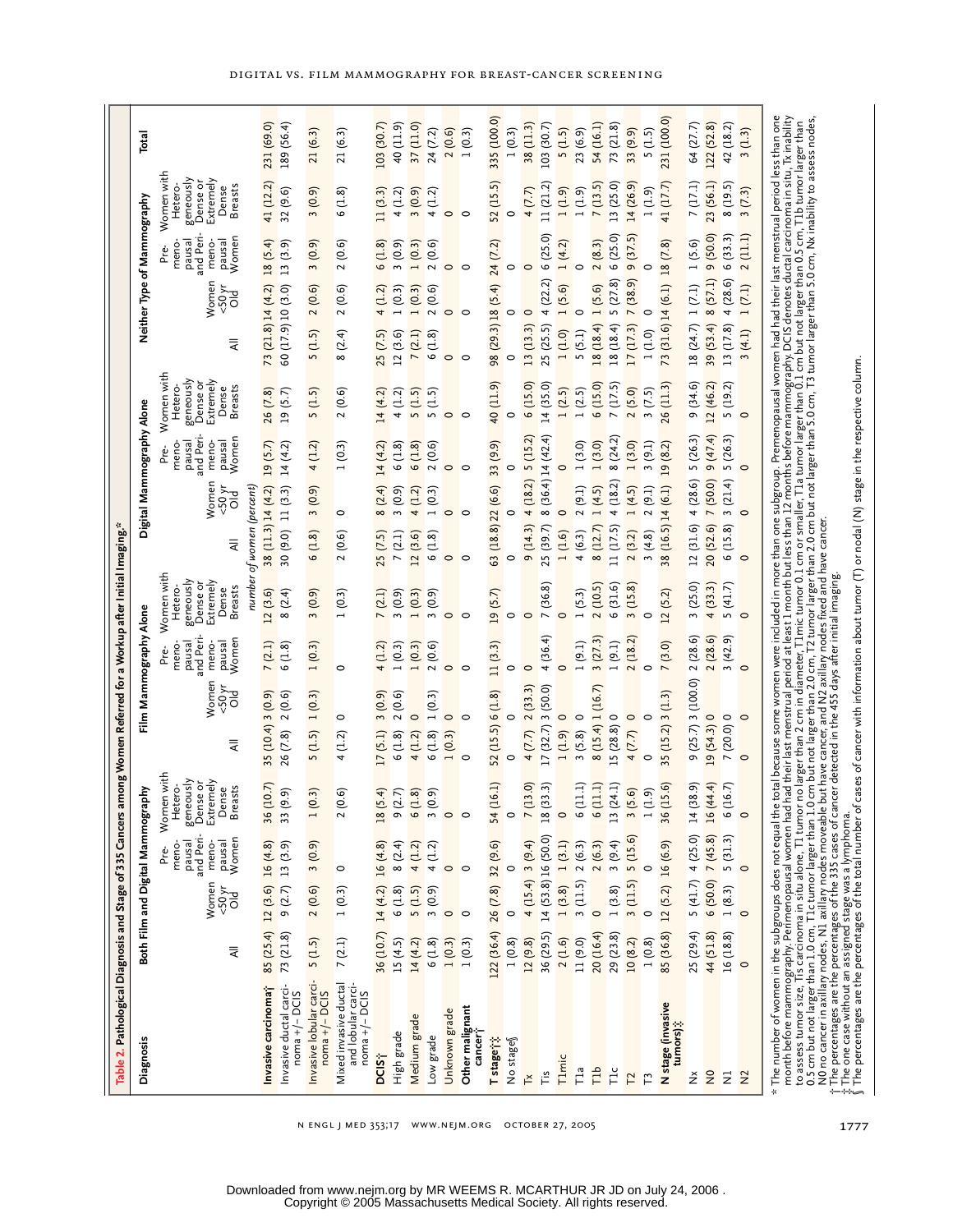#### *The* new england journal *of* medicine



as compared with those who were at least 50 years breasts (AUC for digital mammography, 0.78±0.03; of age (AUC for digital mammography, 0.84±0.03; AUC for film mammography, 0.68±0.03; difference, AUC for film mammography, 0.69±0.05; difference, 0.11; 95 percent confidence interval, 0.04 to 0.18; 0.15; 95 percent confidence interval, 0.05 to 0.25; P=0.003) (Fig. 1C), and premenopausal or peri-P=0.002) (Fig. 1B), women classified by the readers menopausal women (AUC for digital mammogas having heterogeneously dense or extremely dense raphy, 0.82±0.03; AUC for film mammography,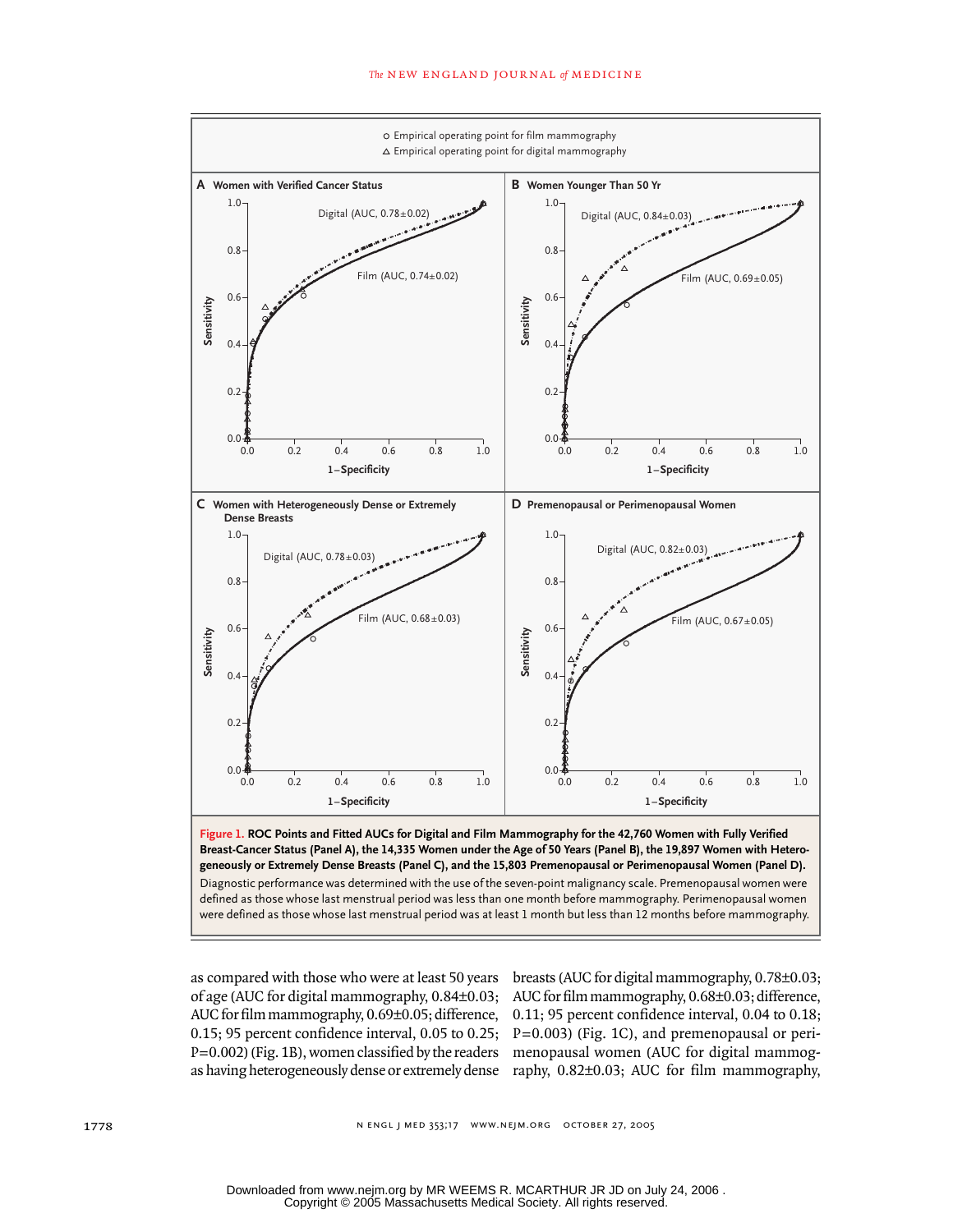0.67±0.05; difference, 0.15; 95 percent confidence interval, 0.05 to 0.24; P=0.002) (Fig. 1D). The results of the AUC comparison in the full cohort and the prespecified subgroups were qualitatively similar to those obtained in the analysis that corrected for potential verification bias. There was no significant difference in the AUC between digital and film mammography among women 50 years of age or older, women with fatty breasts or scattered fibroglandular densities, and postmenopausal women.

Tables 3 and 4 show estimates of the sensitivity, specificity, and positive predictive value of each method on the basis of the seven-point malignancy scale after 455 days of follow-up and the BIRADS scale after 365 days of follow-up, dichotomized at each possible threshold. The tables also show digital and film mammography in terms of their sensitivities and specificities, computed at the main thresholds specified above. Detailed results of statistical analyses for sensitivity and specificity with the use of the seven-point malignancy scale at the 365-day follow-up and the BIRADS scale at the 455-day follow-up are provided in the Supplementary Appendix (available with the full text of this article at www.nejm.org). When the comparisons of sensitivities and specificities were adjusted for verification bias, the results were qualitatively similar.

#### discussion

We found that digital mammography was significantly better than conventional film mammography at detecting breast cancer in young women, premenopausal and perimenopausal women, and women with dense breasts. There was no significant difference in diagnostic accuracy between digital and film mammography in the population as a whole or in other predefined subgroups. However, digital mammography offers other advantages over film mammography — namely, easier access to images and computer-assisted diagnosis; improved means of transmission, retrieval, and storage of images; and the use of a lower average dose of radiation without a compromise in diagnostic accuracy.32 We believe that the significant improvement in accuracy in specific subgroups of women justifies the use of digital mammography in these groups.

Our results are understandable in the light of the technical advantages of digital mammography over film mammography. In a digital image, the x-ray transmission can be manipulated to enhance visualization of subtle structural changes in tissue

over the entire breast. For mammograms, the most problematic areas are those in which cancers can be hidden by adjacent dense tissue owing to small differences in contrast between lesions and the fibroglandular background. The visibility of a subtle mass or cluster of calcifications present in the image can be increased if the image contrast is adjusted.33,34

DMIST did not measure mortality end points. The assumption inherent in the design of the trial is that screening mammography reduces the rate of death from breast cancer and that if digital mammography detects cancers at a rate that equals or exceeds that of film mammography, its use in screening is likely to reduce the risk of death by as much as or more than that conferred by film mammography. The evidence supporting this view is given in Table 2. The cancers detected by digital mammography and missed by film mammography in women under the age of 50 years, women with heterogeneously dense or extremely dense breasts, and premenopausal and perimenopausal women included many invasive and high-grade in situ cases. These are precisely the lesions that must be detected early to save lives through screening. Neither digital nor film mammography found all the breast cancers in the population. Palpable findings and symptoms that develop after screening should be evaluated even if a woman has negative findings on digital mammography.

Why were the sensitivities of both digital and film mammography measured in this study apparently lower than the sensitivities in other studies?<sup>20-23</sup> Estimates of sensitivity depend on the definition used.24 We considered any woman presenting with breast cancer within 455 days after study entry to have been positive for breast cancer at the time of her initial screening mammogram. All women with negative findings on mammography at study entry who had breast cancer at the annual follow-up mammography were thus considered to have false negative results for the analysis. The longer follow-up interval was selected to allow study sites to complete the one-year follow-up and subsequent workup. Some of the cancers detected up to 455 days after study entry were probably present at the time of the initial mammogram, but the use of the 455-day follow-up interval for reporting estimates of diagnostic accuracy is unconventional. Table 4 gives estimates of the diagnostic performance of both digital and film mammography at all cutoff points of the BIRADS scale during the 365-day fol-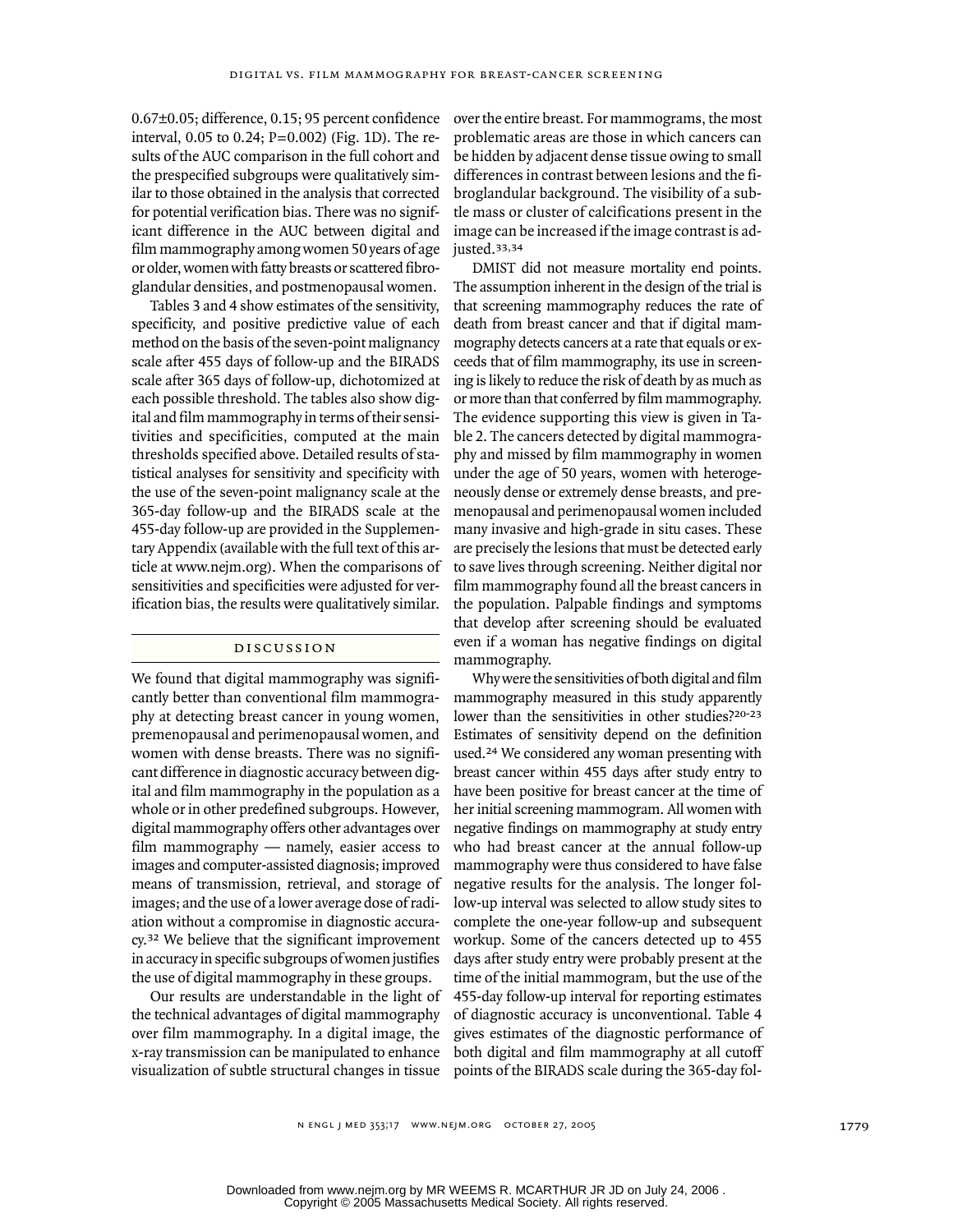| Table 3. Diagnostic Accuracy of Digital and Film Mammography with the Use of the Seven-Point Malignancy Scale after 455 Days of Follow-up.*                                                                                                                                                                                                                                                                                                                                                                                                                                                                     |                |                |                            |                 |                |                                         |                                                                                                |                 |                 |                |                 |      |                                      |         |                                                                                                                                                                                                                                                                 |         |
|-----------------------------------------------------------------------------------------------------------------------------------------------------------------------------------------------------------------------------------------------------------------------------------------------------------------------------------------------------------------------------------------------------------------------------------------------------------------------------------------------------------------------------------------------------------------------------------------------------------------|----------------|----------------|----------------------------|-----------------|----------------|-----------------------------------------|------------------------------------------------------------------------------------------------|-----------------|-----------------|----------------|-----------------|------|--------------------------------------|---------|-----------------------------------------------------------------------------------------------------------------------------------------------------------------------------------------------------------------------------------------------------------------|---------|
| Variable                                                                                                                                                                                                                                                                                                                                                                                                                                                                                                                                                                                                        |                |                |                            |                 |                | Malignancy Score on Digital Mammography |                                                                                                |                 |                 |                |                 |      | Malignancy Score on Film Mammography |         | Difference i                                                                                                                                                                                                                                                    |         |
| All women                                                                                                                                                                                                                                                                                                                                                                                                                                                                                                                                                                                                       |                | $\circ$        | L                          | 4               | 3              | 2                                       |                                                                                                | $\overline{ }$  | 9               | 5              | 4               | 3    | 2                                    |         | Value (95% CI)                                                                                                                                                                                                                                                  | P Value |
| No. of tests                                                                                                                                                                                                                                                                                                                                                                                                                                                                                                                                                                                                    | $\Xi$          | 29             | 69                         | 1061            | 2224           | 6588                                    | 32,588                                                                                         | $\overline{17}$ | 29              | $\overline{2}$ | 942             | 2291 | 6,910                                | 32,486  |                                                                                                                                                                                                                                                                 |         |
| No. of breast cancers                                                                                                                                                                                                                                                                                                                                                                                                                                                                                                                                                                                           | $\overline{a}$ | $^{18}$        | 25                         | 85              | $\frac{49}{5}$ | 25                                      | 122                                                                                            | $\overline{13}$ | 24              | 25             | $\overline{7}$  | 35   | 33                                   | 131     |                                                                                                                                                                                                                                                                 |         |
| Cumulative no. of tests                                                                                                                                                                                                                                                                                                                                                                                                                                                                                                                                                                                         | Ξ              | $\overline{a}$ | 109                        | 1170            | 3394           | 9982                                    | 42,570;                                                                                        | $\overline{17}$ | 46              | 116            | 1058            | 3349 | 10,259                               | 42,745; |                                                                                                                                                                                                                                                                 |         |
| Cumulative no. of true positive<br>results                                                                                                                                                                                                                                                                                                                                                                                                                                                                                                                                                                      | $\overline{a}$ | 28             | 53                         | 138             | 187            | 212                                     | 334                                                                                            | $\mathbf{L}$    | $\overline{37}$ | 62             | 136             | 171  | 204                                  | 335     |                                                                                                                                                                                                                                                                 |         |
| Sensitivity for all cancers                                                                                                                                                                                                                                                                                                                                                                                                                                                                                                                                                                                     | 0.03           | 0.08           | 91<br>ö                    | 0.41            | 0.56           | 0.63                                    | 1.00                                                                                           | 0.04            | 0.11            | 0.19           | 0.41            | 0.51 | 0.61                                 | 1.00    |                                                                                                                                                                                                                                                                 |         |
| Sensitivity for invasive cancers                                                                                                                                                                                                                                                                                                                                                                                                                                                                                                                                                                                | 0.04           | 0.11           | <b>n</b><br>O              | 0.40            | 0.53           | 0.62                                    | 1.00                                                                                           | 0.05            | 0.13            | 0.21           | 0.42            | 0.52 | 0.63                                 | 00.1    |                                                                                                                                                                                                                                                                 |         |
| Specificity for all cancers                                                                                                                                                                                                                                                                                                                                                                                                                                                                                                                                                                                     | 1.00           | 1.00           | $\infty$<br>$\overline{a}$ | 0.98            | 0.92           | 0.77                                    | 0.00                                                                                           | 1.00            | 1.00            | 1.00           | 0.98            | 0.93 | 0.76                                 | 0.00    |                                                                                                                                                                                                                                                                 |         |
| Positive predictive value                                                                                                                                                                                                                                                                                                                                                                                                                                                                                                                                                                                       | 0.91           | 0.70           | 49<br>O                    | 0.12            | 0.06           | 0.02                                    | 0.01                                                                                           | 0.76            | 0.80            | 0.53           | 0.13            | 0.05 | 0.02                                 | 0.01    |                                                                                                                                                                                                                                                                 |         |
| No. of women who underwent<br>biopsies                                                                                                                                                                                                                                                                                                                                                                                                                                                                                                                                                                          | $\Xi$          | 22             | $\overline{41}$            | 296             | 314            | 210                                     | 460                                                                                            | $\overline{1}$  | 27              | 50             | 271             | 321  | 206                                  | 467     |                                                                                                                                                                                                                                                                 |         |
| Sensitivity                                                                                                                                                                                                                                                                                                                                                                                                                                                                                                                                                                                                     |                |                |                            | $0.41 + 0.03$   |                |                                         |                                                                                                |                 |                 |                | $0.41 \pm 0.03$ |      |                                      |         | $0.01 (-0.06 to 0.07)$                                                                                                                                                                                                                                          | 0.92    |
| Specificity                                                                                                                                                                                                                                                                                                                                                                                                                                                                                                                                                                                                     |                |                |                            | $0.98 + 0.001$  |                |                                         |                                                                                                |                 |                 |                | $0.98 + 0.001$  |      |                                      |         | $-0.002$ $(-0.005$ to $-0.001)$                                                                                                                                                                                                                                 | 0.006   |
| Positive predictive value                                                                                                                                                                                                                                                                                                                                                                                                                                                                                                                                                                                       |                |                |                            | $0.12 \pm 0.01$ |                |                                         |                                                                                                |                 |                 |                | $0.13 + 0.01$   |      |                                      |         |                                                                                                                                                                                                                                                                 |         |
| Women <50 yr old                                                                                                                                                                                                                                                                                                                                                                                                                                                                                                                                                                                                |                |                |                            |                 |                |                                         |                                                                                                |                 |                 |                |                 |      |                                      |         |                                                                                                                                                                                                                                                                 |         |
| Sensitivity                                                                                                                                                                                                                                                                                                                                                                                                                                                                                                                                                                                                     |                |                |                            | $0.49 + 0.06$   |                |                                         |                                                                                                |                 |                 |                | $0.35 + 0.06$   |      |                                      |         | $0.14 (-0.01 to 0.28)$                                                                                                                                                                                                                                          | 0.06    |
| Specificity                                                                                                                                                                                                                                                                                                                                                                                                                                                                                                                                                                                                     |                |                |                            | $0.97 + 0.001$  |                |                                         |                                                                                                |                 |                 |                | $0.98 + 0.001$  |      |                                      |         | $-0.003$ $(-0.007$ to 0.0003)                                                                                                                                                                                                                                   | 0.07    |
| Positive predictive value                                                                                                                                                                                                                                                                                                                                                                                                                                                                                                                                                                                       |                |                |                            | $0.08 + 0.01$   |                |                                         |                                                                                                |                 |                 |                | $0.07 + 0.01$   |      |                                      |         |                                                                                                                                                                                                                                                                 |         |
| Premenopausal and perimenopausal<br>women                                                                                                                                                                                                                                                                                                                                                                                                                                                                                                                                                                       |                |                |                            |                 |                |                                         |                                                                                                |                 |                 |                |                 |      |                                      |         |                                                                                                                                                                                                                                                                 |         |
| Sensitivity                                                                                                                                                                                                                                                                                                                                                                                                                                                                                                                                                                                                     |                |                |                            | $0.47 + 0.05$   |                |                                         |                                                                                                |                 |                 |                | $0.38 + 0.05$   |      |                                      |         | $0.09$ $(-0.04$ to $0.22)$                                                                                                                                                                                                                                      | 0.20    |
| Specificity                                                                                                                                                                                                                                                                                                                                                                                                                                                                                                                                                                                                     |                |                |                            | $0.97 + 0.001$  |                |                                         |                                                                                                |                 |                 |                | $0.98 + 0.001$  |      |                                      |         | $-0.002$ $(-0.006$ to 0.001)                                                                                                                                                                                                                                    | 0.20    |
| Positive predictive value                                                                                                                                                                                                                                                                                                                                                                                                                                                                                                                                                                                       |                |                |                            | $0.10 + 0.01$   |                |                                         |                                                                                                |                 |                 |                | $0.09 + 0.01$   |      |                                      |         |                                                                                                                                                                                                                                                                 |         |
| dense or extremely dense breasts<br>Women with heterogeneously                                                                                                                                                                                                                                                                                                                                                                                                                                                                                                                                                  |                |                |                            |                 |                |                                         |                                                                                                |                 |                 |                |                 |      |                                      |         |                                                                                                                                                                                                                                                                 |         |
| Sensitivity                                                                                                                                                                                                                                                                                                                                                                                                                                                                                                                                                                                                     |                |                |                            | $0.38 + 0.04$   |                |                                         |                                                                                                |                 |                 |                | $0.36 + 0.04$   |      |                                      |         | $0.03 (-0.07 to 0.12)$                                                                                                                                                                                                                                          | 0.69    |
| Specificity                                                                                                                                                                                                                                                                                                                                                                                                                                                                                                                                                                                                     |                |                |                            | $0.97 + 0.001$  |                |                                         |                                                                                                |                 |                 |                | $0.97 + 0.001$  |      |                                      |         | $-0.002 (-0.005 to 0.002)$                                                                                                                                                                                                                                      | 0.33    |
| Positive predictive value                                                                                                                                                                                                                                                                                                                                                                                                                                                                                                                                                                                       |                |                |                            | $0.10 + 0.01$   |                |                                         |                                                                                                |                 |                 |                | $0.10 + 0.01$   |      |                                      |         |                                                                                                                                                                                                                                                                 |         |
| Plus-minus values are means ±SE. Scores for the seven-point malignancy scale range from 1 (definitely malignam) to 7 (definitely malignamt). In the sensitivity analyses, scores of 4,<br>raphy. Perimenopausal women had had their last menstrual period at least 1 month but less than 12 months before mammography.<br>Sone woman who received a diagnosis of cancer did not undergo digital mammography.<br>5, 6, and 7 were defined as positive and scores of 1,<br>† The difference was obtained by subtracting the valu<br>‡ Of the 42,760 women whose cancer status was fully<br>film mammography.<br>∗ |                |                |                            |                 |                |                                         | e for film mammography from the value for digital mammography. CI denotes confidence interval. |                 |                 |                |                 |      |                                      |         | verified, only 42,555 had complete follow-up information: 190 women did not undergo digital mammography, and 15 did not undergo<br>2, and 3 were defined as negative. Premenopausal women had had their last menstrual period less than one month before mammog |         |

1780

n engl j med 353;17 www.nejm.org october 27, 2005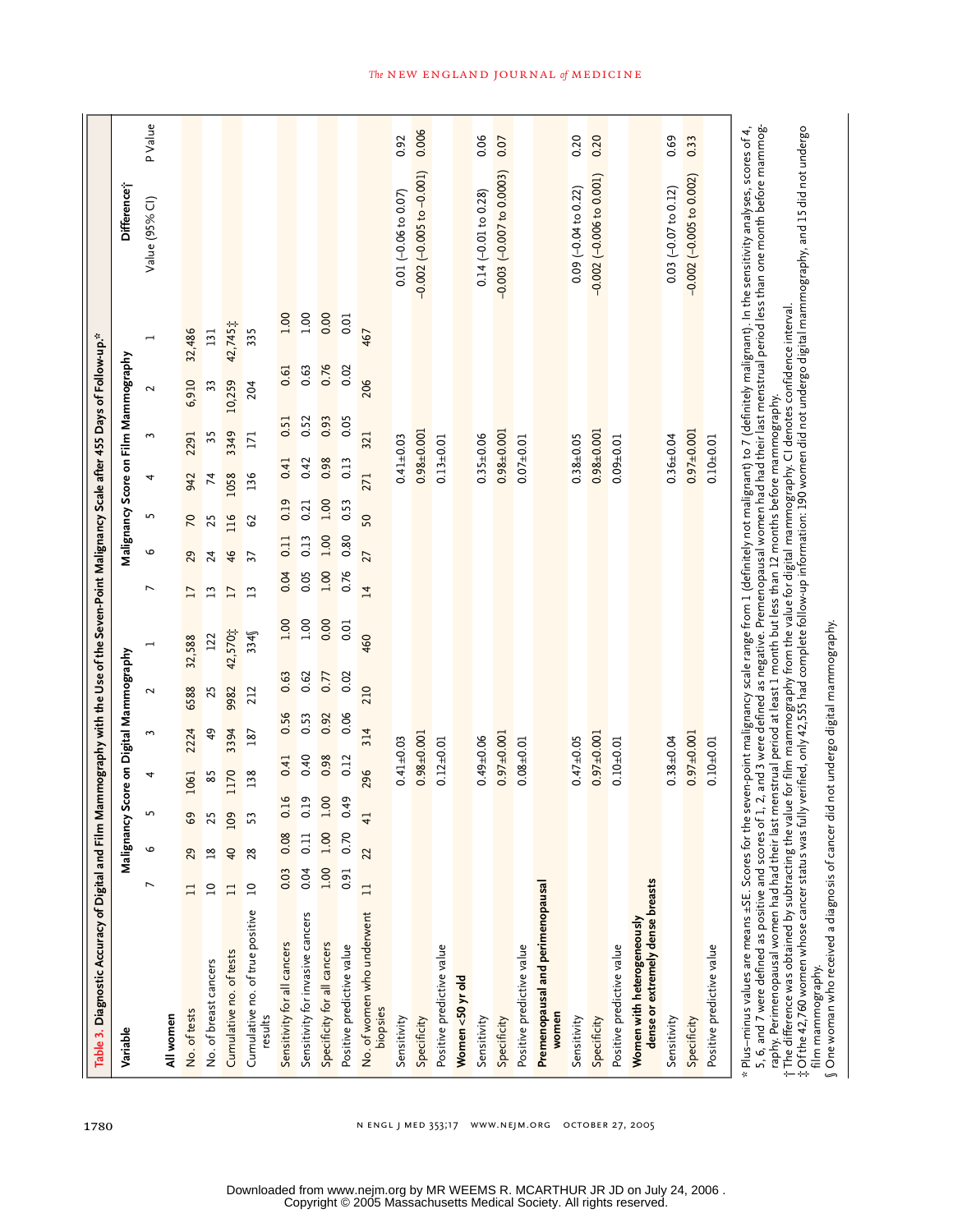|                                                                                                                             |                                     | P Value        |              |                          |                         |                                         |                             |                                  |                             |                           |                                       | 0.37                      | 0.74                      |                           |                  | 0.002                  | 0.89                           |                           |                                           | 0.008                  | 0.37                          |                           |                                                                | 0.02                   | 0.09                      |                           |                                                                                                                                                                                                                                                                                                                                                                                                                                                                                                                                                                                  |                                                                                                                                                                                                                                                                                                              |
|-----------------------------------------------------------------------------------------------------------------------------|-------------------------------------|----------------|--------------|--------------------------|-------------------------|-----------------------------------------|-----------------------------|----------------------------------|-----------------------------|---------------------------|---------------------------------------|---------------------------|---------------------------|---------------------------|------------------|------------------------|--------------------------------|---------------------------|-------------------------------------------|------------------------|-------------------------------|---------------------------|----------------------------------------------------------------|------------------------|---------------------------|---------------------------|----------------------------------------------------------------------------------------------------------------------------------------------------------------------------------------------------------------------------------------------------------------------------------------------------------------------------------------------------------------------------------------------------------------------------------------------------------------------------------------------------------------------------------------------------------------------------------|--------------------------------------------------------------------------------------------------------------------------------------------------------------------------------------------------------------------------------------------------------------------------------------------------------------|
|                                                                                                                             | Difference;                         | Value (95% Cl) |              |                          |                         |                                         |                             |                                  |                             |                           |                                       | $(-0.04 to 0.12)$<br>0.04 | $0.001 (-0.003 to 0.004)$ |                           |                  | (0.11 to 0.44)<br>0.27 | $(-0.006 to 0.006)$<br>$\circ$ |                           |                                           | (0.06 to 0.36)<br>0.21 | $0.002$ $(-0.003$ to $0.008)$ |                           |                                                                | (0.03 to 0.26)<br>0.14 | $0.004 (-0.001 to 0.010)$ |                           |                                                                                                                                                                                                                                                                                                                                                                                                                                                                                                                                                                                  |                                                                                                                                                                                                                                                                                                              |
|                                                                                                                             |                                     |                | 30,900       | $\mathcal{L}$            | 42,745 $\ddagger$       | 254                                     | 1.00                        | 1.00                             | 0.00                        | 0.01                      | 256                                   |                           |                           |                           |                  |                        |                                |                           |                                           |                        |                               |                           |                                                                |                        |                           |                           |                                                                                                                                                                                                                                                                                                                                                                                                                                                                                                                                                                                  |                                                                                                                                                                                                                                                                                                              |
|                                                                                                                             | BIRADS Score on Film Mammography    | 2              | 8,113        | 23                       | 11,845                  | 190                                     | 0.75                        | 0.77                             | 0.73                        | 0.02                      | 105                                   |                           |                           |                           |                  |                        |                                |                           |                                           |                        |                               |                           |                                                                |                        |                           |                           |                                                                                                                                                                                                                                                                                                                                                                                                                                                                                                                                                                                  |                                                                                                                                                                                                                                                                                                              |
|                                                                                                                             |                                     | 3              | 53           | $\circ$                  | 3732                    | 167                                     | 0.66                        | 0.66                             | 0.92                        | 0.04                      | 3                                     | $0.66 + 0.03$             | $0.92 \pm 0.001$          | $0.05 + 0.003$            |                  | $0.51 + 0.07$          | $0.90 + 0.003$                 | $0.02 + 0.004$            |                                           | $0.51 \pm 0.06$        | $0.90 + 0.002$                | $0.03 + 0.004$            |                                                                | $0.55 \pm 0.04$        | $0.90 + 0.002$            | $0.03 + 0.004$            |                                                                                                                                                                                                                                                                                                                                                                                                                                                                                                                                                                                  |                                                                                                                                                                                                                                                                                                              |
|                                                                                                                             |                                     | $\circ$        | 3648         | 154                      | 3679                    | 167                                     | 0.66                        | 0.66                             | 0.92                        | 0.05                      | 658                                   |                           |                           |                           |                  |                        |                                |                           |                                           |                        |                               |                           |                                                                |                        |                           |                           |                                                                                                                                                                                                                                                                                                                                                                                                                                                                                                                                                                                  |                                                                                                                                                                                                                                                                                                              |
|                                                                                                                             |                                     | 4              | 23           | o                        | 31                      | 13                                      | 0.05                        | 0.06                             | $00^{1}$                    | 0.42                      | $\overline{a}$                        |                           |                           |                           |                  |                        |                                |                           |                                           |                        |                               |                           |                                                                |                        |                           |                           |                                                                                                                                                                                                                                                                                                                                                                                                                                                                                                                                                                                  |                                                                                                                                                                                                                                                                                                              |
|                                                                                                                             |                                     | 5              | $\infty$     | $\overline{\phantom{0}}$ | $\infty$                |                                         | 0.03                        | 0.03                             | 1.00                        | 0.88                      | $\infty$                              |                           |                           |                           |                  |                        |                                |                           |                                           |                        |                               |                           |                                                                |                        |                           |                           |                                                                                                                                                                                                                                                                                                                                                                                                                                                                                                                                                                                  |                                                                                                                                                                                                                                                                                                              |
|                                                                                                                             |                                     |                | 30,283       | 51                       | 42,570;                 | 254                                     | 1.00                        | 1.00                             | 0.00                        | 0.01                      | 235                                   |                           |                           |                           |                  |                        |                                |                           |                                           |                        |                               |                           |                                                                |                        |                           |                           |                                                                                                                                                                                                                                                                                                                                                                                                                                                                                                                                                                                  |                                                                                                                                                                                                                                                                                                              |
|                                                                                                                             | BIRADS Score on Digital Mammography | 2              | 8,564        | 26                       | 12,287                  | 203                                     | 0.80                        | 0.77                             | 0.71                        | 0.02                      | 127                                   |                           |                           |                           |                  |                        |                                |                           |                                           |                        |                               |                           |                                                                |                        |                           |                           |                                                                                                                                                                                                                                                                                                                                                                                                                                                                                                                                                                                  |                                                                                                                                                                                                                                                                                                              |
|                                                                                                                             |                                     | 3              | 39           | $\circ$                  | 3723                    | 177                                     | 0.70                        | 0.67                             | 0.92                        | 0.05                      | 4                                     | $0.70 + 0.03$             | $0.92 \pm 0.001$          | $0.05 + 0.004$            |                  | $0.78 + 0.05$          | $0.90 + 0.003$                 | $0.03 + 0.005$            |                                           | $0.72 \pm 0.05$        | $0.90 + 0.002$                | $0.04 + 0.005$            |                                                                | $0.70 + 0.04$          | $0.91 + 0.002$            | $0.04 + 0.005$            |                                                                                                                                                                                                                                                                                                                                                                                                                                                                                                                                                                                  |                                                                                                                                                                                                                                                                                                              |
|                                                                                                                             |                                     | $\circ$        | 3623         | 162                      | 3655                    | 177                                     | 0.70                        | 0.67                             | 0.92                        | 0.05                      | 655                                   |                           |                           |                           |                  |                        |                                |                           |                                           |                        |                               |                           |                                                                |                        |                           |                           |                                                                                                                                                                                                                                                                                                                                                                                                                                                                                                                                                                                  |                                                                                                                                                                                                                                                                                                              |
|                                                                                                                             |                                     | 4              | ಇ            |                          | $\frac{3}{2}$           | H                                       | 0.06                        | 0.06                             | 1.00                        | 0.47                      |                                       |                           |                           |                           |                  |                        |                                |                           |                                           |                        |                               |                           |                                                                |                        |                           |                           |                                                                                                                                                                                                                                                                                                                                                                                                                                                                                                                                                                                  |                                                                                                                                                                                                                                                                                                              |
|                                                                                                                             |                                     | S              | e            | $\overline{ }$           | G                       |                                         | 0.03                        | 0.03                             | 1.00                        | 0.78                      |                                       |                           |                           |                           |                  |                        |                                |                           |                                           |                        |                               |                           |                                                                |                        |                           |                           |                                                                                                                                                                                                                                                                                                                                                                                                                                                                                                                                                                                  |                                                                                                                                                                                                                                                                                                              |
| " Table 4. Diagnostic Accuracy of Digital and Film Mammography with the Use of the BIRADS Score after 365 Days of Follow-up | Variable                            | All women      | No. of tests | No. of breast cancers    | Cumulative no. of tests | Cumulative no. of true positive results | Sensitivity for all cancers | Sensitivity for invasive cancers | Specificity for all cancers | Positive predictive value | No. of women who underwent biopsies 8 | Sensitivity               | Specificity               | Positive predictive value | Women <50 yr old | Sensitivity            | Specificity                    | Positive predictive value | Premenopausal and perimenopausal<br>women | Sensitivity            | Specificity                   | Positive predictive value | Women with heterogeneously dense<br>or extremely dense breasts | Sensitivity            | Specificity               | Positive predictive value | positive and scores of 1, 2, and 3 were defined as negative. Premenopausal women had their last menstrual period less than one month before mammography. Perimenopausal wom-<br>en had had their last menstrual period at least 1 month but less than 12 months before mammography. One woman who received a diagnosis of cancer did not undergo digital mammog<br>Plus-minus values are means ±SE. BIRADS scores can range from 0 (incomplete data) to 5 (highly suggestive of cancer). In the sensitivity analyses, scores of 0, 4, and 5 were defined as<br>raphy.<br>$\star$ | † The difference was obtained by subtracting the value for film mammography from the value for digital mammography. CI denotes confidence interval.<br>‡ Of the 42,760 women whose cancer status was fully verified, only 42,555<br>§ A total of 254 cancers were diagnosed in the 365-<br>film mammography. |

1781

Copyright © 2005 Massachusetts Medical Society. All rights reserved. Downloaded from www.nejm.org by MR WEEMS R. MCARTHUR JR JD on July 24, 2006 .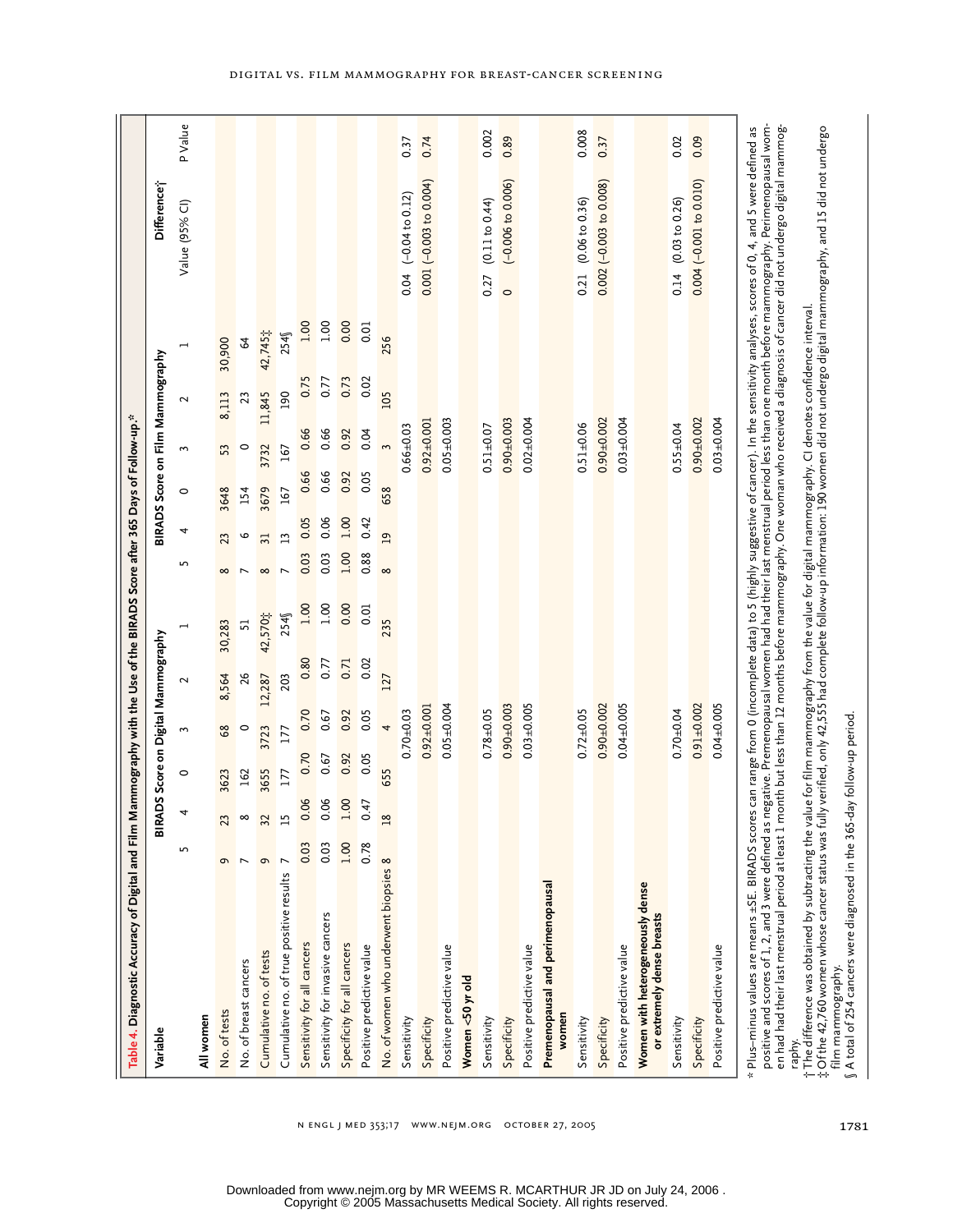low-up period. This allows our estimates of diagnostic performance to be compared with those of study of the quality of life of asymptomatic women. others.22,23,25

Although the lead radiologists at each site were trained in the use of the seven-point malignancy scale and they then trained the other radiologists interpreting mammograms, this scale has not been used in other large, published studies. Our results using the BIRADS or follow-up scales can more readily be compared with those published elsewhere.5,6,25 In addition, the percentage of the total population recalled for further workup (14.0 percent) is relatively high, because women underwent two screening tests (digital and film mammography), not just one. The call-back rate of 8.4 percent for both digital and film mammography is similar to or lower than those reported elsewhere for U.S. screening programs.21,26,35

One of the major impediments to the adoption of digital mammography will be its cost: digital systems currently cost approximately 1.5 to 4 times as much as film systems. As part of DMIST, we are performing a formal cost-effectiveness analysis and

Supported by grants from the National Cancer Institute (U01- CA80098, U01CA80098-S1, U01CA79778, and U0179778-S1).

We are indebted to the many people at the headquarters of the American College of Radiology Imaging Network and at the recruiting sites for their important contributions to the study; to the radiologists, physicists, and research associates at the clinical sites; to Dennis Fryback, Anna Tosteson, Shahla Masood, Bruce Hillman, Mitchell Schnall, Thomas Caldwell, Stephen King, Charles Apgar, Irene Mahon, Sophia Sabina, Bernadine Dunning, Jamie Downs, Tess Thompson, Heather Wallace, Elaine Pakuris, Donna Hartfeil, Jessie Flaim-Spetsas, Boris Ginsburgs, Sharon Jones, Maria Oh, Rex Welsh, Tim Welsh, Fraser Wilton, Anthony Levering, Anita Murray, Brenda Young, Cheryl Crozier, Mary Kelly Truran, Chris Steward, Thomas Iarocci, Crystal Wright, Janet Vogel, Karan Boparai, Rolma Mancinow, Josephine Schloesser, Sharlene Snowdon, Vish Iyer, JoAnn Stetz, Robert Smith, and the other members of the data and safety monitoring board; to Aili Bloomquist, Gordon Mawdsley, Sam Shen, Mary Brown, Elodia Cole, Beverly Currence, Cherie Kuzmiak, Ann Sherman, Jason Hauser, Dag Pavic, Marcia Koomen, Robert McLelland, Richard Clark, Christopher Parham, Robyn Ellison, Carolyn Kylstra, Sharon Weeks, Rachel Campbell, Emily Wilde, and the following members of the American College of Radiology Biostatistics Center: Lucy Hanna, Alicia Toledano, Ben Herman, Minran Li, Jean Cormack, Prashni Paliwal, Shang-Ying Shiu, and Helga Marques; and to the late Jo-Ann D'Amato for her important work on this project.

#### **appendix**

The following persons served as principal investigators (PIs) or lead physicists (LPs) at the DMIST clinical sites: Allegheny General Hospital, Pittsburgh — W. Poller (PI), J. Och (LP); Beth Israel Deaconess Medical Center, Boston — J. Baum (PI), R. Zamenhof (LP); Brown University, Providence, R.I. — B. Schepps (PI), D. Shearer (LP); Columbia University, New York — S.J. Smith (PI), E. Nickoloff (LP); Elizabeth Wende Breast Clinic, Rochester, N.Y. — E. Bonaccio (PI), M. Zuley (PI), A. Tibold (LP); Emory University, Atlanta — C. D'Orsi (PI), P. Sprawls (LP); Johns Hopkins University, Baltimore — N. Khouri (PI), M. Mahesh (LP); LaGrange Hospital, LaGrange, Ill. — T. Merrill (PI), C. Vyborny (PI), R. Nishikawa (LP); Lahey Clinic, Burlington, Mass. — R.B. Shah (PI), N. Shaikh (LP); Massachusetts General Hospital, Boston — D. Georgian-Smith (PI), J. Quattrochi (LP); Memorial Sloan-Kettering Cancer Center, New York — M. Cohen (PI), R. Fleischman (LP); H. Lee Moffitt Cancer Center, Tampa, Fla. — A.P. Romilly (PI), K. Coleman (LP); Monmouth County Hospital, Long Branch, N.J. — M. Staiger (PI), T. Piccoli (LP); Mount Sinai University, New York - S. Feig (PI), Jose Burgos (LP); Northwestern University, Chicago -Hendrick (PI), E. Berns (LP); Shore Memorial Hospital, Somers Point, N.J. — R. Menghetti (PI), J. Law (LP); Thomas Jefferson University, Philadelphia — C. Piccoli (PI), A. Maidment (LP), E. Gingold (LP); University of California at Davis, Davis — K. Lindfors (PI), A. Seibert (LP), J. Boone (LP); University of California at Los Angeles, Los Angeles — L. Bassett (PI), V. Cooper (LP); University of Cincinnati, Cincinnati — M. Mahoney (PI), R. Samaratunga (LP); University of Colorado, Denver — P. Isaacs (PI), J. Lewin (PI), F. Larke (LP); University of Iowa, Iowa City — L. Fajardo (PI), K. Berbaum (LP), M. Madsen (LP); University of North Carolina, Chapel Hill — E. Pisano (PI), R.E. Johnston (LP); University of Pennsylvania, Philadelphia — E. Conant (PI), M. O'Shea (LP), A. Maidment (LP); University of Texas Southwestern Medical Center, Dallas — W.P. Evans III (PI), M. Hatab (LP); University of Toronto, Toronto — M. Yaffe (PI), A. Bloomquist (LP), G. Mawdsley (LP); University of Virginia, Charlottesville — J. Harvey (PI), M. Williams (LP); University of Washington, Seattle — A. Freitas (PI), K. Kanal (LP); Washington Radiology Associates, Washington, D.C. — L. Glassman (PI), J. Greenberg (PI), M. Goodwill (LP); Washington University, St. Louis — D. Farria (PI), G. Fletcher (LP); William Beaumont Hospital, Royal Oak, Mich. — M. Rebner (PI), D. Bakalyar (LP).

#### **references**

**1.** Humphrey LL, Helfand M, Chan BK, Woolf SH. Breast cancer screening: a summary of the evidence for the U.S. Preventive Services Task Force. Ann Intern Med 2002; 137:347-60.

**2.** Institute of Medicine. Saving women's lives: integration and innovation: a framework for progress in early detection and diagnosis of breast cancer. Washington, D.C.: National Academies Press, 2005.

**3.** Fletcher SW, Elmore JG. Mammographic screening for breast cancer. N Engl J Med 2003;348:1672-80.

**4.** Buist DSM, Porter PL, Lehman C, Taplin SH, White E. Factors contributing to mam-**7.** Wolfe JN. Risk for breast cancer devel-

mography failure in women aged 40-49 years. J Natl Cancer Inst 2004;96:1432-40.

**5.** Carney PA, Miglioretti DL, Yankaskas BC, et al. Individual and combined effects of age, breast density, and hormone replacement therapy use on the accuracy of screening mammography. Ann Intern Med 2003; 138:168-75. [Erratum, Ann Intern Med 2003;138:771.]

**6.** Kerlikowske K, Grady D, Barclay J, Sickles EA, Ernster V. Effect of age, breast density, and family history on the sensitivity of first screening mammography. JAMA 1996; 276:33-8.

opment determined by mammographic parenchymal pattern. Cancer 1976;37:2486- 92.

**8.** Byrne C, Schairer C, Wolfe J, et al. Mammographic features and breast cancer risk: effects with time, age, and menopause status. J Natl Cancer Inst 1995;87:1622-9.

**9.** Boyd NF, Dite GS, Stone J, et al. Heritability of mammographic density, a risk for breast cancer. N Engl J Med 2002;347:886- 94.

**10.** Shtern F. Digital mammography and related technologies: a perspective from the National Cancer Institute. Radiology 1992; 183:629-30.